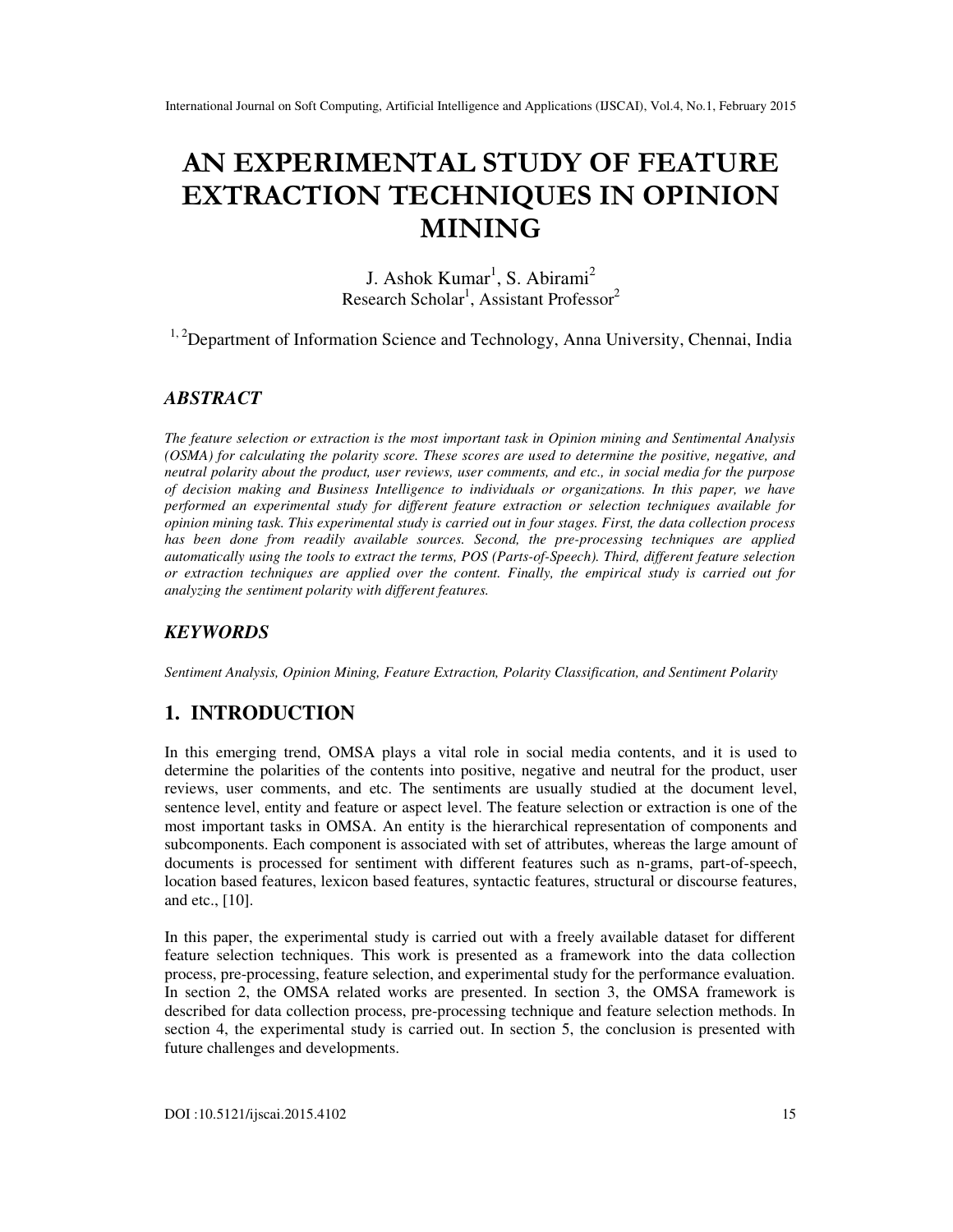# **2. RELATED WORKS**

In OMSA, many feature selection or extraction techniques available. But only few related works are presented in this paper as follows. Jose M. Chenlo et al [10] demonstrated wide range of features such as n-grams, Part-of-speech, Location based features, Lexicon based features, Syntactic features, Structural or discourse features, and etc., for sentiment classification. In [9], the OMSA approach is presented with different frameworks and algorithms as a review and their results were compared and analyzed for readily available datasets. Farhan Hassan Khan et al. [4] proposed a new TOM framework to predict the polarity of words into positive or negative feelings in tweets, and to improve the accuracy level of this classification by using the noun and adjective features. Malhar Anjaria et al. [13] introduced a model to predict the election result by applying the user influence factor (re-tweets and each party garners) and extracting opinions using direct and indirect feature on the basis of the supervised algorithms such as simple probabilistic model, Uniform classification model, achieves maximum margin hyper plane, feed forward network, and dimensionality reduction by using the unigram, bigram and a unigram + bigram features. Tapia-Rosero A et al. [18] employed a method to detect similarity shaped membership functions in group decision making process by applying the get shape-string and feature-string algorithms. Jun ma et al. [11] stated a method to reduce the chance of applying inappropriate decisions in the multi-criteria group decision making (MCGDM) in three levels. Whereas the term set will be divided into several semantic-equal groups for the criterion, identifies an appropriate criterion, and each individual criterion to observe similarity of two opinions.

Xiaolin Zheng et al. [20] presented an unsupervised dependency analysis-based approach to extract appraisal expression pattern such as domain, aspect word, sentiment word, background word, and review. Vinodhini G et al. [19] introduced two frameworks by the combination of classifiers with principal component analysis (PCA) to reduce the dimension of feature set. By extracting the features from opinions expressed by users, and providing the positive, negative and neutral values of nouns, adjectives and verbs, Isidro Penalver-Martinez et al. [8] presented an innovative method called ontology based opinion mining to improve the feature-based opinion mining by employing the ontologies in selection of features and to provide a new vector analysisbased method for sentiment analysis. Alvaro Ortigosa et al. [1] introduced a new method is called sentiment extraction and change detection for extracting sentiments from texts. Using random independent, weighted versions, and random subspaces of the feature space respectively, Gang Wang et al. [5] conducted the comparative assessment to measure the performance of three ensemble methods (Bagging, Boosting, and Random Subspace) with five learners. Daekook Kang et al. [3] presented a new framework by combining the VIKOR ranking method and sentiment analysis for measurement of customer satisfaction in mobile services using the dictionary of attributes and dictionary of sentiment words which are expressed in verb phrases, adjective phrases and adverbial phrases. Sheng Huang et al. [17] proposed an automatic construction strategy of domain specific sentiment lexicon based on constrained label propagation by using sentiment term extraction nouns and noun phrases, adjectives, adverbs and its phrases. Arturo Montejo-Raez et al. [2] employed a method for sentiment classification by using weights of Word Net graph.

# **3. OMSA FRAMEWORK**

The OMSA framework consists of the data collection process, pre-processing techniques, feature selection or extraction, and evaluation. This process is shown in Fig. 1, and described below in detail.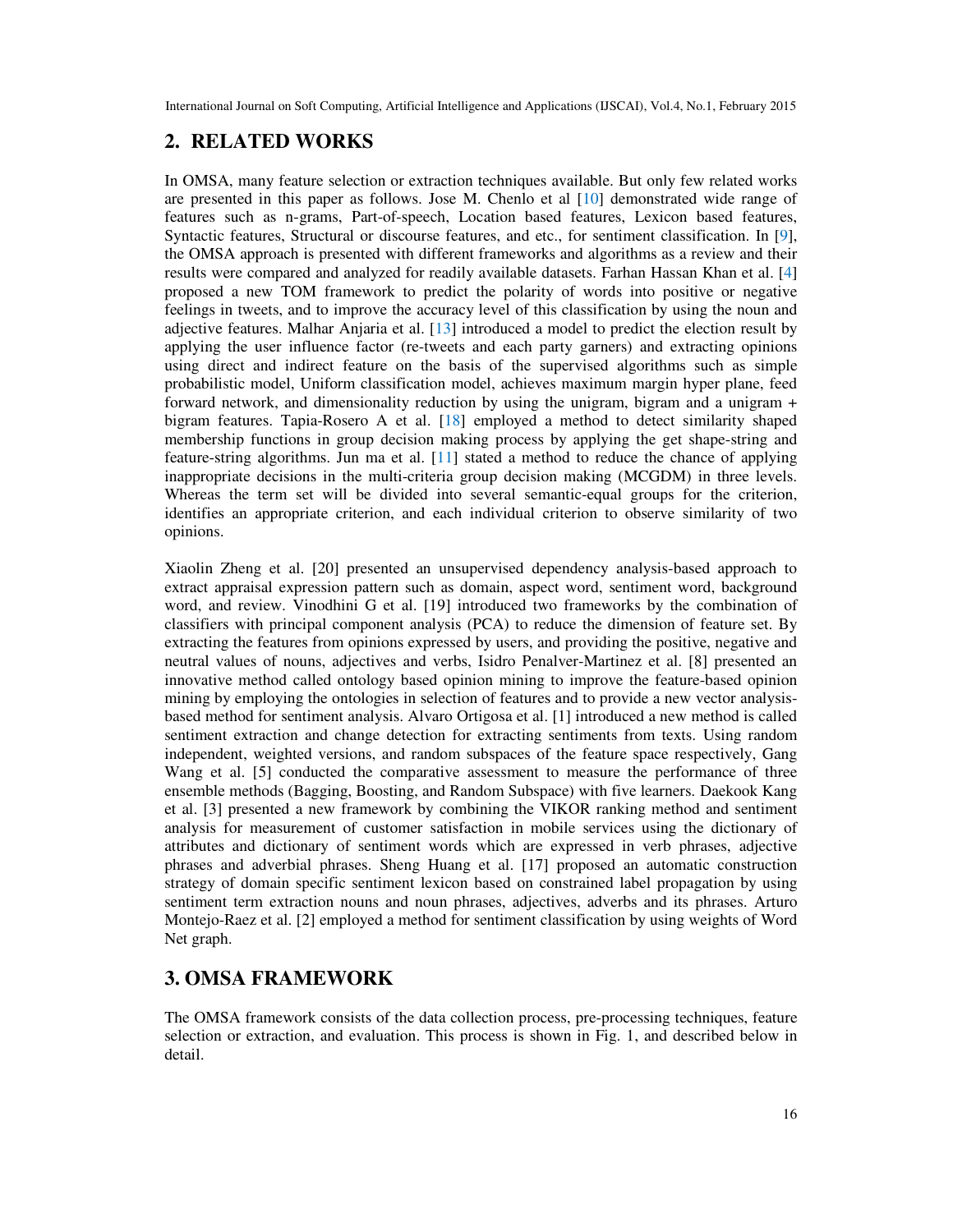

Figure 1. OMSA Framework

#### **3.1 Data Collection Process and Pre-processing**

The data collection process is the first stage in OMSA approach. In this stage, a freely available dataset is used for preprocessing the data. This readily available dataset is accessed for the purpose of experimental study. The collected dataset serves as input to the pre-processing stage and further the feature selection or extraction method has been applied over it to classify the polarity into positive, negative, and neutral. In this stage, the large amount of data is processed using the tools Gate Tool  $[7]$  and Semantria API  $[21]$ . These tools are processing the data very quickly. Further, the process is analyzed for various feature extraction or selection method as discussed in section 3.3. The processing time is also compared in the above mentioned tools.

#### **3.2 Feature Extraction methods**

In this stage, all the documents available in the corpus are represented as Bag of words (BOW), and it is easy and very efficient method in text classification [3]. For this BOW, the sophisticated feature method needs to be applied to understand the documents in sentiment classification task. In this work, the POS, entity, phrases, weighting schemes and document features are considered for sentiment classification task.

#### **3.2.1 Parts of Speech (POS)**

In Parts of Speech (POS), the entire document content is represented as unigrams and N-grams, and which are divided into three groups. Group 1 consists of single words is called unigrams, and Group 2 consists of multiword is also called as N-grams. In this feature sets, the most relevant features are considered for sentiment classification.

#### **3.2.2. Document Level**

The document level features are considered to classify the textual reviews on a single topic into positive, negative, and neutral. In general, the document features determines the overall sentiment polarity.

#### **3.2.3. Phrase Level**

The phrase level features are used to determine whether an expression is positive, negative or neutral. Fourth, the entity features are used to extract name, location, address, and etc.

#### **3.2.4. Weighting Scheme**

The weighting scheme feature (tf-idf) for single word and multiword are considered for the sentiment classification in the document. The tf-idf value is calculated based on the below mentioned formula.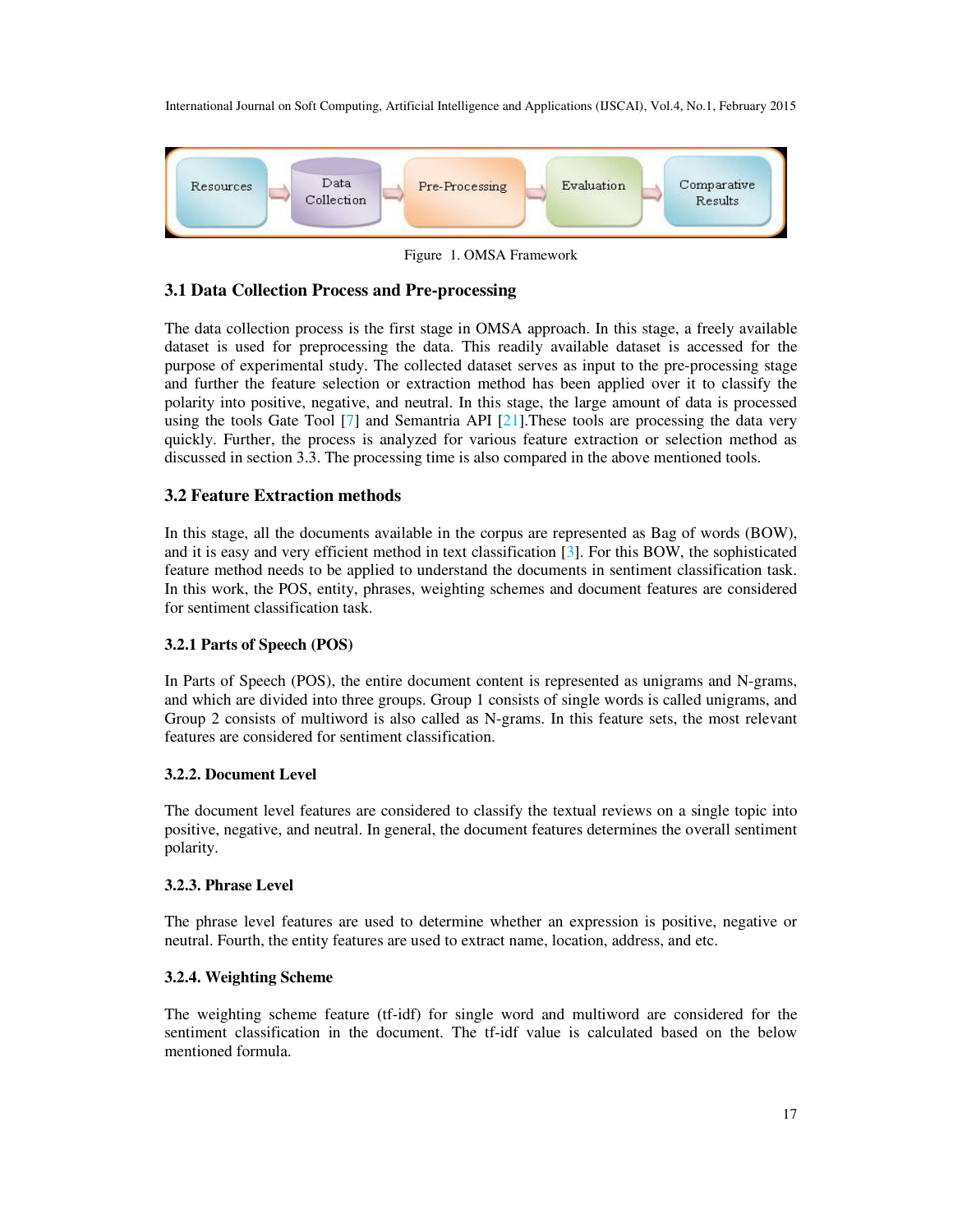IDF (Inverse Document Frequency) =  $Log_2(N_{\text{df}})$ 

Weight  $(t,d) = tf(t,d) \times IDF(t)$ 

Where N is the total number of documents, df is represented as document frequency and tf is represented as term frequency, and t represents terms and d represents documents. An experimental study of the above methods has been carried out in this paper and discussed in the next section.

### **4. EXPERIMENTAL STUDY**

An experimental procedure has been carried out with an extension of the OMSA approach [9]. In this approach, the Polarity Classification Algorithm (PCA) and evaluation procedure is applied to verify the accuracy. The evaluation procedure is tested with four different datasets namely Apple, Google, Microsoft, and Twitter. The contents or texts in the dataset are focused only on the topic of the companies as named above. Each datasets contained the tweet sentiment (positive, negative, neutral, and irrelevant) of the count 1313, 1381, 1415, and 1404 respectively. These datasets attained the accuracy of 96.73%, 96.89%, 96.96%, and 96.93% with the average accuracy of 96.88%. Also, the obtained average precision, recall, and F-measure are compared [9].

By using the above work as a model finding, the semantria trip advisor dataset is used for the sentiment polarity classification, and which contains 200 review documents. These documents are processed in GATE tool [7]. In this tool, unigrams, N-grams, and weighting scheme (tf-idf) are extracted using the plug-ins called TermRaider and PMI Score. Then, the extracted features are processed in Semantria API for the sentiment polarity [21]. The large amount of data is processed in less time for polarity classification. In this experiment, POS based features, entity, phrases, document features and weighting schemes are only considered as features. The dataset is classified into positive, negative, and neutral for the above mentioned features. The polarity scores are calculated as 1 for positive, -1 for negative, and 0 for neutral. The classification performance is evaluated and analyzed by using the confusion matrices, precision, recall, Fmeasure, and accuracy across the various features and the results are tabulated in Table 1 and Table 3.

Table 1. Types of features with count

| Features           | Polarity count |
|--------------------|----------------|
| Single word        | 1273           |
| Multiword          | 1237           |
| Document level     | 636            |
| Phrase feature     | 725            |
| Tf-idf single word | 1585           |
| Tf-idf multiword   | 1492           |

|   | X   | Y    | Z    |
|---|-----|------|------|
| х | tрX | eXY  | eXZ. |
| v | eYX | tpY  | eYZ. |
| Z | eZX | eZY. | tpZ  |

The class X, Y, and Z are represented as positive, negative, and neutral respectively in confusion matrices as shown in Table 2. The diagonal elements tpX, tpY, tpZ indicates that the correctly classified data for each class and the remaining elements are incorrectly classified data.

$$
Precision X = \frac{tpX}{tpX + eYX + eZX}
$$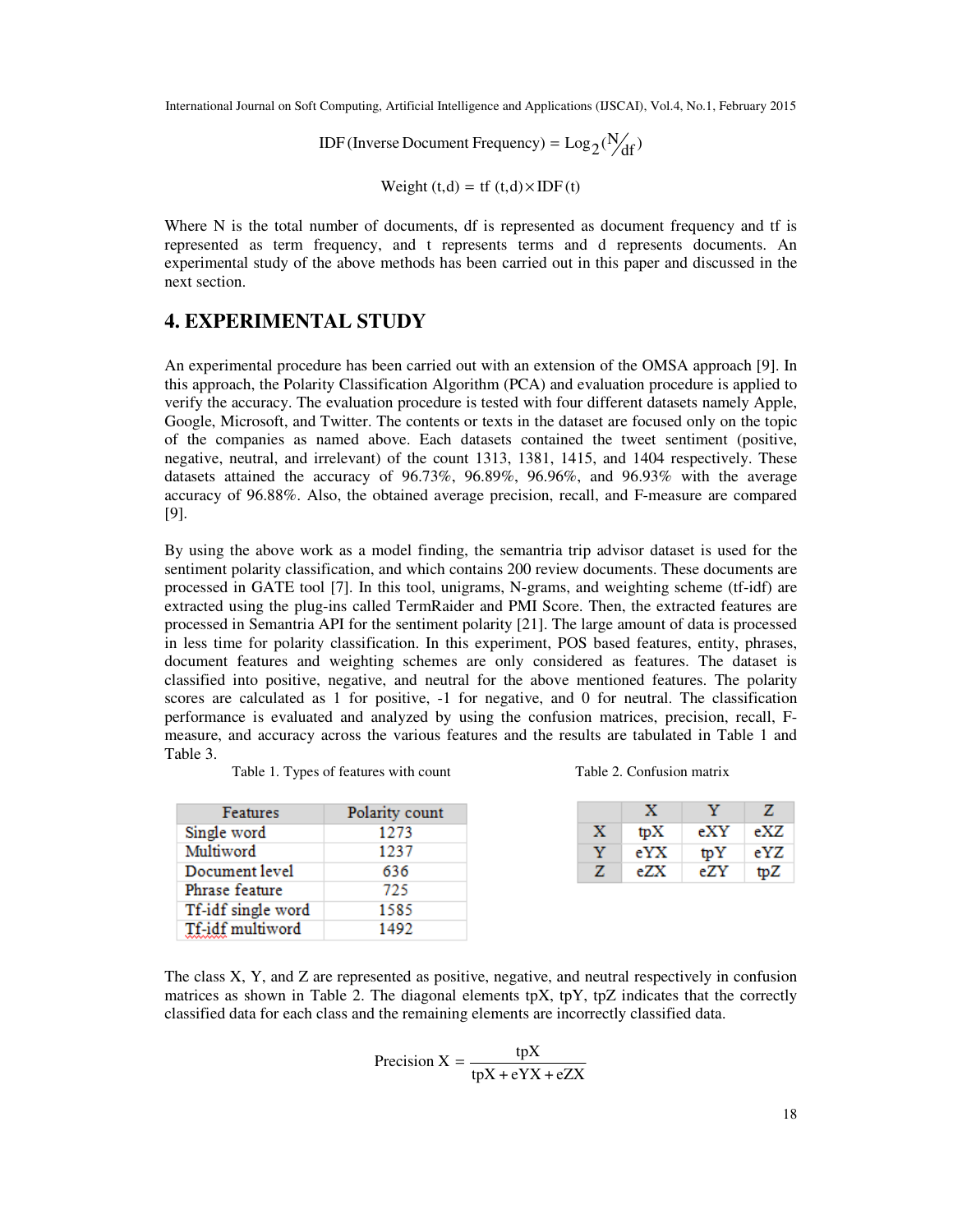Where tpX is the number of true positive predictions for the class  $X$  and  $eYX$ ,  $eZX$  are false positives.

$$
Recall X = \frac{\text{tpX}}{\text{tpX} + \text{eXY} + \text{eXZ}}
$$

Where tpX is the number of true positive predictions for the class  $X$ , and  $eXY$ ,  $eXZ$  are false negatives.

$$
F-measure = \frac{2 \times (Precision \times Recall)}{Precision + Recall}
$$

## 2 x (TruePositive+ TrueNegative+ TrueNeutrals)

TruePositive+FalsePositive+TrueNegative+FalseNegative+TrueNeutrals+FalseNeutrals Accuracy=

| <b>Feature Sets</b>      |                | Positive<br>Negative |     | Neutral | Precision | Recall | F-measure | Accuracy |
|--------------------------|----------------|----------------------|-----|---------|-----------|--------|-----------|----------|
|                          |                |                      |     |         | $(\%)$    | $(\%)$ | $(\%)$    | $(\%)$   |
| Single<br>Word           | Positive       | 64                   | 3   | 6       | 90.14     | 87.67  | 88.89     | 97.96    |
|                          | Negative       | 7                    | 7   | 5       | 46.67     | 36.84  | 41.18     |          |
|                          | Neutral        | 0                    | 5   | 1176    | 99.07     | 99.58  | 99.32     |          |
| Multiword                | Positive       | 329                  | 3   | 6       | 97.92     | 97.34  | 97.63     | 97.90    |
|                          | Negative       | 7                    | 31  | 5       | 79.49     | 72.09  | 75.61     |          |
|                          | Neutral        | $\Omega$             | 5   | 851     | 98.72     | 99.42  | 99.07     |          |
| Document<br>level        | Positive       | 540                  | 3   | 6       | 98.72     | 98.36  | 98.54     | 95.91    |
|                          | Negative       | 7                    | 47  | 5       | 85.45     | 79.66  | 82.46     |          |
|                          | Neutral        | 0                    | 5   | 23      | 67.65     | 82.14  | 74.19     |          |
| Phrase<br>level          | Positive       | 576                  | 3   | 6       | 98.80     | 98.46  | 98.63     | 96.41    |
|                          | Negative       | 7                    | 107 | 5       | 93.04     | 89.92  | 91.45     |          |
|                          | <b>Neutral</b> | 0                    | 5   | 16      | 59.26     | 76.19  | 66.67     |          |
| Tf-idf<br>Single<br>Word | Positive       | 78                   | 3   | 6       | 91.76     | 89.66  | 90.70     | 98.36    |
|                          | Negative       | 7                    | 12  | 5       | 60.00     | 50.00  | 54.55     |          |
|                          | Neutral        | $\Omega$             | 5   | 1469    | 99.26     | 99.66  | 99.46     |          |
| Tf-idf<br>Multiword      | Positive       | 401                  | 3   | 6       | 98.28     | 97.80  | 98.04     | 98.26    |
|                          | Negative       | 7                    | 56  | 5       | 87.50     | 82.35  | 84.85     |          |
|                          | Neutral        | 0                    | 5   | 1009    | 98.92     | 99.51  | 99.21     |          |

Table 3. The results obtained by using the confusion matrices

The OMSA approach is evaluated by using a single dataset is with six different feature levels to verify the predictive results. The polarity score is counted for all six features as shown in Table 1 and then the evaluated the polarity scores with 26 trained polarity scores. In this approach, the three polarity scores (positive, negative, and neutral) are considered for classification. The irrelevant score is not considered additionally in this OMSA approach. The obtained accuracy level is shown Table 3 and Fig.3 for the six different features (97.96% single word, 97.90% multiword, 95.91% document level, 96.41% phrase level, 98.36% tf-idf single word, 98.26% tfidf multiword) in a single dataset. The precision, recall, and F-measure values will vary for different trained polarity scores and the accuracy level is considered as same all the respective feature sets.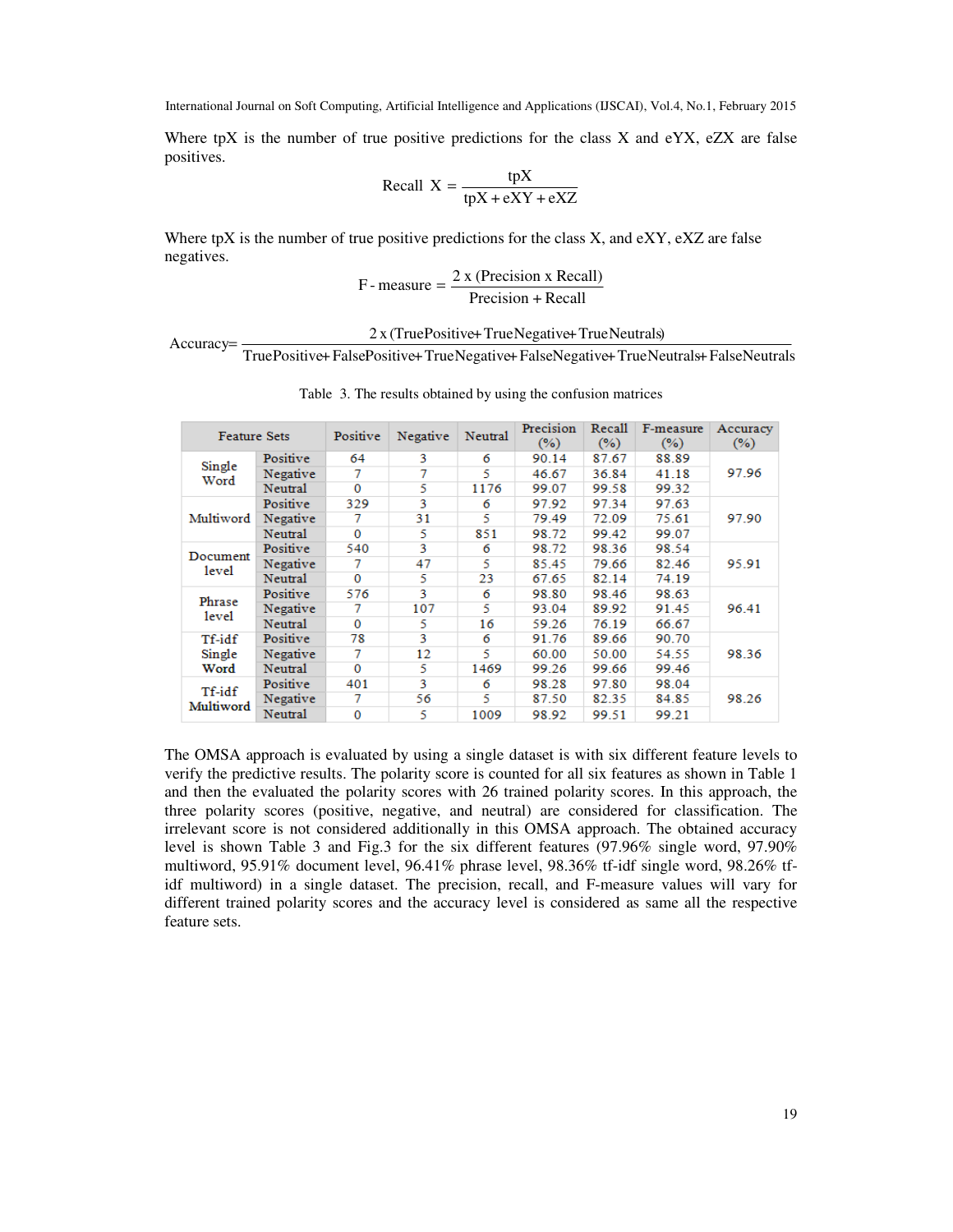

International Journal on Soft Computing, Artificial Intelligence and Applications (IJSCAI), Vol.4, No.1, February 2015

Figure 2. The graphical representation of Precision, Recall, and F-measures (a - f)

## **5. CONCLUSION AND FUTURE DIRECTIONS**

The feature selection or extraction is one of the most important tasks in Opinion mining and Sentimental Analysis (OSMA) for calculating the polarity score. In this paper, we implemented the OMSA approach and analyzed the results by using a single dataset for different feature extraction or selection techniques namely single word, Multiword, Document Level, Phrase Level, Tf-idf single word and Tf-idf Multiword. The results seems to be different for above mentioned features. There are many challenges and future developments possible in OMSA approach like short length and irregular structure of the content such as named entity recognition, anaphora resolution, parsing, sarcasm, sparsity, abbreviations, poor spellings, punctuation and grammar, incomplete sentences, and the applications in [18] strategic planning, suitability analysis, and applications like fuzzy control, fuzzy time series to find the similarities, [11] missing value and unclear answers, [20] clause level and into aspect-based review summarization, sentiment classification, and personalized recommendation systems, [12] corresponding guidance and interference, [6] ontology, [12] weight of the edges, [17] constraints knowledge between sentiment terms and distinguishing the aspect-specific polarities.